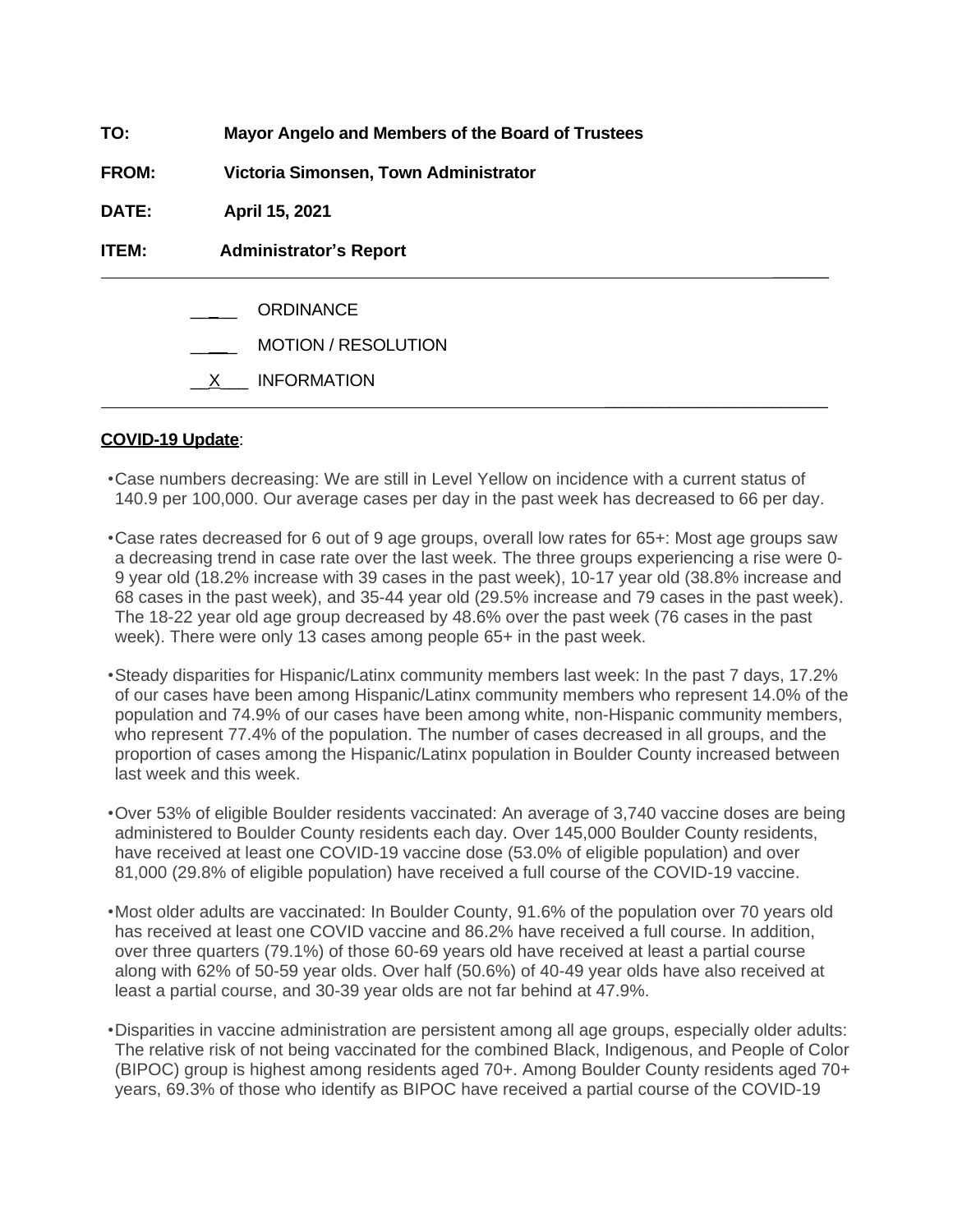vaccine compared with 88.9% of white, non-Hispanic residents. In particular, Asian residents have the lowest rates of vaccination among those 70+ (51.6%).

- •Testing numbers and positivity: On average, 1,760 PCR tests are conducted per day, a slight decrease from last week. Positivity decreased to 5%.
- •Time spent at home continues to decrease in Boulder: Time spent at home in Boulder continues to decrease. It went to 11% from 16% last week. The last time social distancing was this low in Boulder was March 15, 2020.

## **Summary of the Boulder County Public Health Order**

April 16 - May 16 (30 days):

- If current case incidences do not exceed 300 cases per 100,000 residents and positivity rates do not exceed 7.5%, before April 16, Boulder County will move to Level Blue from April 16 to May 16.
- If current metrics continue, Boulder County businesses will also operate at Level Blue capacities.
- Boulder County will not move levels during this 30-day phase.
- If positivity or case counts enter level orange before April 16, Boulder County will continue operating in Level Yellow.
- Local mask order is still in effect.
- Level Clear, Observation Period, May 16 August 16 (90 days):
- Based on hospital admission rate of County residents, Boulder County will move to Level Clear.
- Hospitalizations must stay at 0-2 hospital admissions per 100,000 residents for seven consecutive days over a 14-day period.
- Level Clear does not have any capacity restrictions or mandatory mitigation requirements for businesses or gatherings.
- If hospital admissions exceed the rate over seven consecutive days over a 14-day period, Boulder County will move to a more protective level and apply level restrictions according to the hospitalization rate.
- Masks may still be required under state or local order, and if the state continues any orders, those state restrictions will apply to Boulder County.

Anyone with questions regarding this order should contact the Boulder County Call Center at 720-776-0822 or view the COVID-19 information on BCPH's website at BoCo.org/COVID-19.